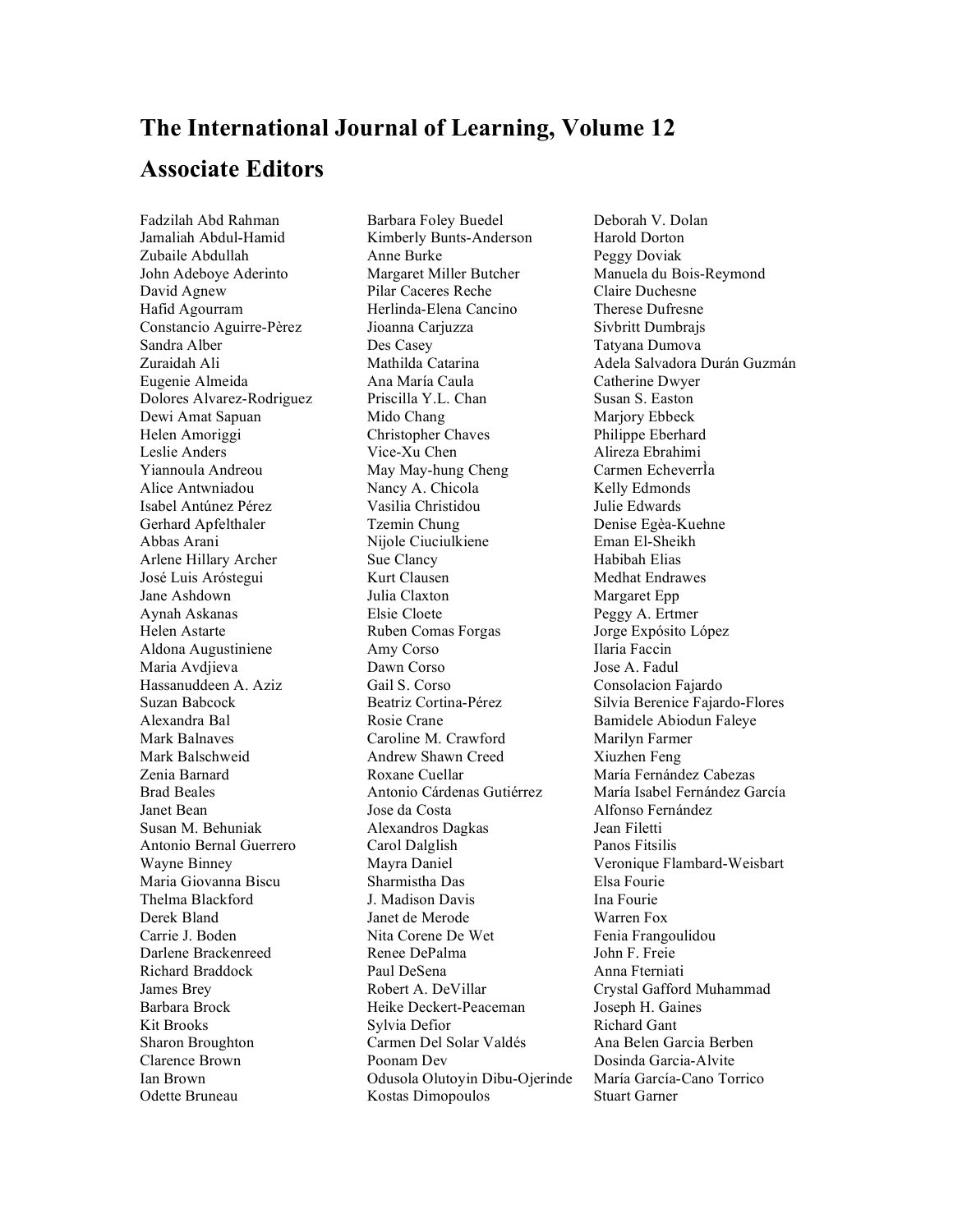Alexandra Geraldini Vassilis Gerogiannis Bill Goddard Barry Goanna Golding Ahmed Goma Maria Elizabeth Gonzales Velasco Jennifer Goodall Powers Anita Gopal Anne Goulding Christos Govaris Janet Gregory Vicki L. Gregory Kenda Grover Sonja Grover Juan Ramon Guijarro Ojeda Calin Gurau Frauke Hachtmann Andrea U. Haenni Hoti Siti Hafizah Ab Hamid Katrin Hansen Peter G.L. Harkness Myron Hatcher Nicholas Hately Vassilia Hatzinikita Gregory M. Hauser Ajeenah Haynes Mammy Helou Alea Henle Murray Henner Samuel D. Henry Anita Hernandez Barbara Heuer Lorenzo Higueras Cortés Carolyn Hill Stephen Hill Francisco Javier Hinojo Lucena Robert Hogan Gregory Holdan Prue Holmes Leni Holtzhausen Lekkie Hopkins Jamal Hor Miguel J. Hornos Sarah Hough Jeff Hoyer Tzu-Yi Hsu Hsu-I Huang Hilary Hughes Barbara Hummel-Rossi John Hunt Lynn Maud Hunt Marlene Hurley B. Lee Hurren Prof Jitka Hurych Lloyd Hutchings Fazilah Idris

Ilene Ingram Lois Irvin Miren Ivankovic Zalizan Jelas Terese Jimenez Francisco Javier Jiménez Ríos Penelope Rae Johnstone Annette Jones Kathy Jongsma Gijûn Josè Esther Jubb Parveen Kalliath Thomas Kalliath Patty Kamvounias Thomas M. Kane Yatta Kanu Mohammed Kara Nectaria Karagiozis Cherrie Kassem Shlomy Kattan Jacqueline Kemp Gavin Patrick Kendall Francia Kinchington Kathleen P. King Alison Kirkness Michele Knobel Deslea Konza Sharon Kossack Wilfried Kossen Lynda Kriflik Sandra Krivak-Fowler Tony Kruger Aleksandra Kunce Hermann Kurthen Natsuko Kuwahara Suzanne LaLonde Edith Lai Yuk-ching, Eva Lai Sara Lamb Kistler Wai Man Kwong Denise Lane Colin Lankshear Gerald Laronde Wen Huey Lau Jane Lawrence Amy W.S. Lee Helen Rodnite Lemay Lynn Lemisko Anibal Leon Ansie Lessing Nic Lessing Wai Lun Anthony Leung Stuart Levy Maureen Lewis Shariann Lewitt Weiqi Li

Allen Lias Tingyi S. Lin Vivien Linington Lesley Ljungdahl Lori Lockyer Daria Loi Emmett Lombard Slava Lopez Sandra Lopez-Rocha Elizabeth Helen Ludlow Antonio Luzûn Simon Lygo-Baker Pauline Lysaght Teresa Lûpez-Mezquita Mark Mabrito Sharon Macpherson Daniel Madrid-Fernandez Michèle Magnin Assoc. Rahil Mahyuddin Elza Major Evi Makri-Botsari Cecily Maller Helen Manchester Fethi Mansouri Gido Mapunda Connie Marsh Georgina Martorella Diana Masny Milagros Mateu Jackie Mathers Peter Douglas Mayall Rosa Mayorga Keryn McDermott Michele McGill Ian McGrath Mark McJunkin Susan McKenzie Jose Medina Tuula Merisuo-Storm Marcy Merrill Maureen Metzger Michael Metzger Jeanine Meyer Michael Middleton Don Miller Mario Minichiello Irina Mitina Robert J. Mockler Aida Azlina Mohd Bee Marta Molina Margaret Montet Maria del Pilar Montijano Cabrera Elizabeth Ann Moore Josè Moraga Vazquez de la Torre Marìa Moreno Jaèn Isabel Moreno Lûpez